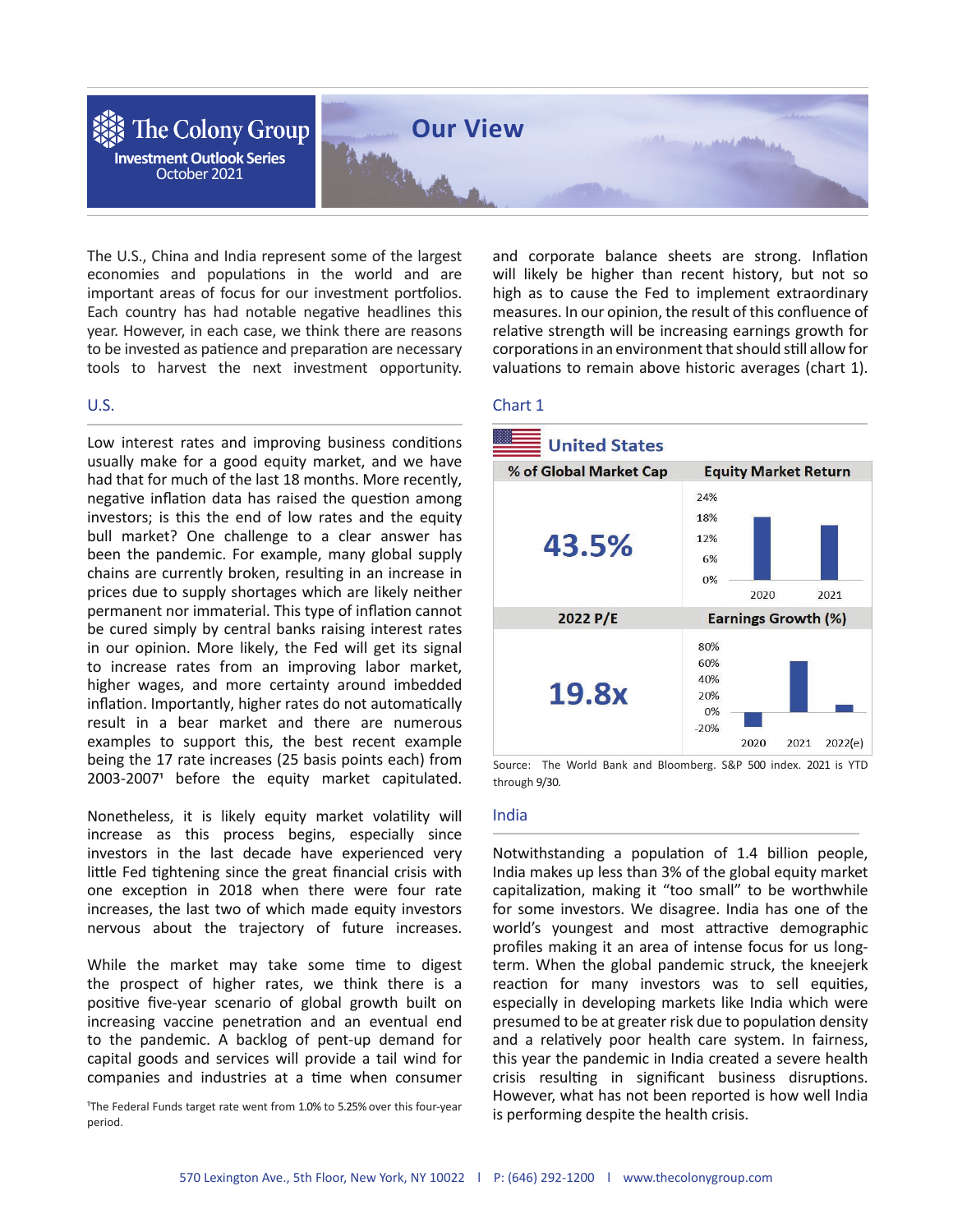Since April 2020, the Indian equity market has appreciated 112.6%<sup>2</sup>, buoyed by some advantageous structural developments which suggest ongoing durability. Large economic sectors of the economy such as technology and real estate are driving job growth and benefitting from pandemic driven realities that companies will utilize more technology and people want more residential space. Government divestment and privatization is also creating opportunities and expanding enthusiasm for the private sector. Additionally, the trade wars of the last several years have injected a sense of pragmatism in global buyers to expand their supply chains, a benefit to India's exporters which have been taking incremental market share from China and others. India's "start-up" ecosystem is thriving with new companies achieving critical mass faster than anticipated, and job creation expanding rapidly (e.g., e-commerce delivery).

Indian listed companies have benefitted from faster and more successful adjustments to global supply chain issues than the larger, unorganized private segment of the Indian economy, leading to market share gains and strong earnings growth (chart 2). The combination of strong growth and rising global equity multiples is affording India a premium equity valuation, one that can be supported by India's growth rate potential, which should exceed developed economies.

### Chart 2

# **India**



Source: The World Bank and Bloomberg. MSCI India index. 2021 is YTD through 9/30.

<sup>2</sup>Source Bloomberg. MSCI India index, 4/1/20 through 9/30/21 including dividends.

# China

China stands in stark contrast to India with its slowing economic growth, autocratic government, aggressive geopolitical activities (e.g., Taiwan), and increasing regulatory oversight. The avalanche of negative headlines coming from China has led its equity market to decline -16.6% this year. The market now trades at a modest 12.5x CY 2022 earnings (chart 3), a substantial discount to developed and developing markets. Skepticism regarding China is so high that market pundits are asking, is the country even investible?

# Chart 3



Source: The World Bank and Bloomberg. MSCI China index. 2021 is YTD through 9/30.

In our view China should trade at a discount to India, the U.S., and many other developed markets, but we are not of the view that the world's second largest economy is wholly un-investible. Regulatory action that appears to be targeting foreign investors (e.g., the U.S. IPO of Didi), technology companies, and entrepreneurs (e.g., Alibaba and Tencent) is not about the narratives being peddled by the press, but rather about needed regulatory oversight in an economy where business, technology, and society are changing rapidly. Lest we forget, the U.S. has plenty of regulatory oversight for the same purpose of protecting consumers and competition.

The Chinese government's primary goal is to prevent social unrest in an effort to stay in power. Increasing oversight on rapidly growing technology monopolies,